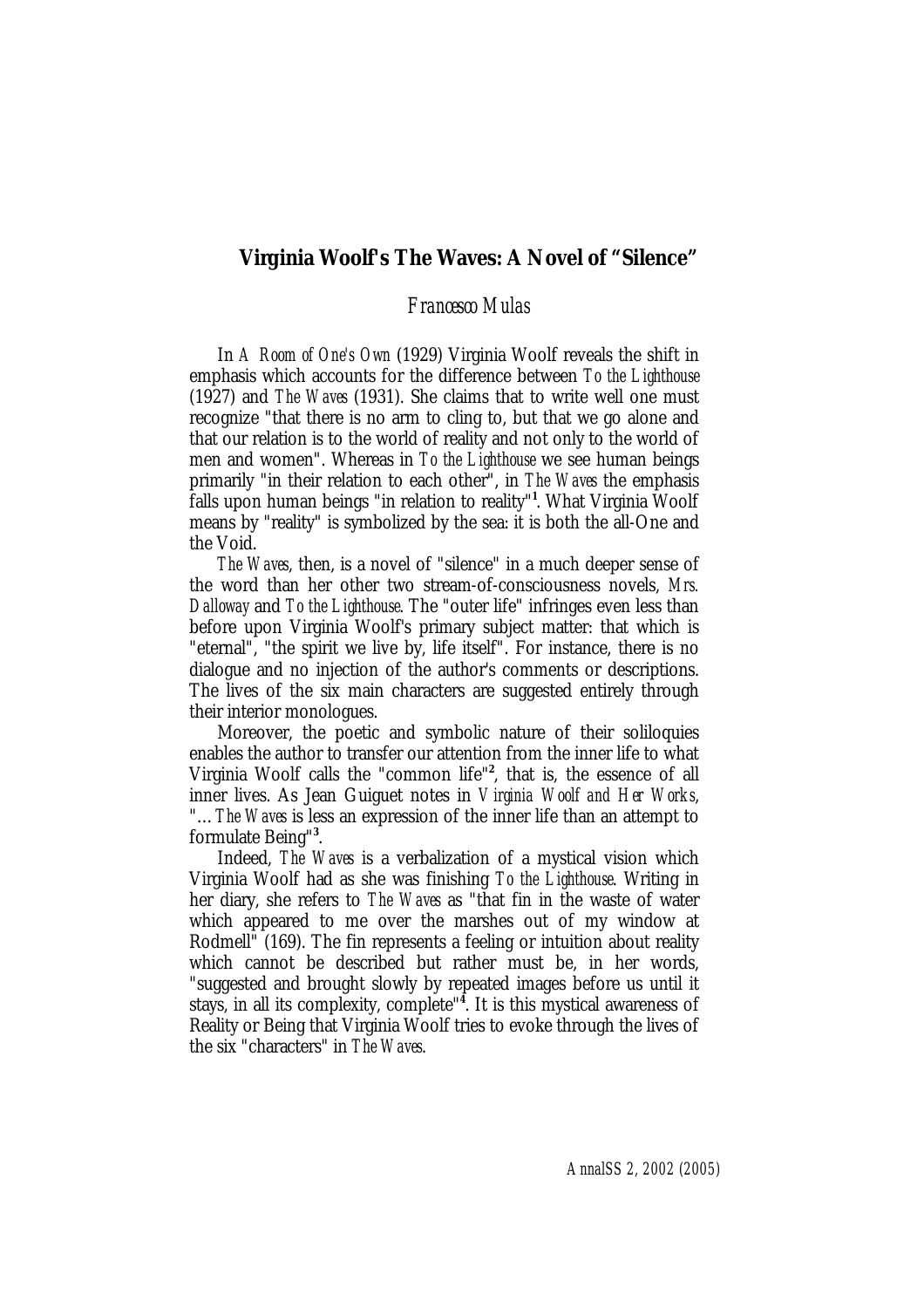Bernard, the most interesting of the six characters, is an aspiring writer who all his life has diligently accumulated phrases in a notebook in the hope that someday he will be able to provide "a meaning for all (his) observations: a line that runs from one to another, a summing up that completes" (83). Like Virginia Woolf's friend, Desmond MacCarthy, Bernard, stimulated by society, begins many stories, but, unable to carry on in solitude, fails to finish them**<sup>5</sup>** . Unable to find "the true story, the one story to which all his phrases refer", he begins to get tired of stories and neat designs of life on half-sheets of paper: "I begin to long for some little language such as lovers use, broken words, inarticulate words, like the shuffling of feet on the pavement. I begin to seek some design more in accordance with those moments of humiliation and triumph that come now and then undeniably" **6** . As he grows older, he becomes more and more often a disinterested observer of life. He does not aspire to capture, as the author did in To the Lighthouse, what life is like to a few individuals, but the very nature of human existence as epitomized by his own life. However, he finds it difficult to give "the effect of the whole" (182). The whole must include himself as distinct from the others; himself as an embodiment of the people and places that made up his life, himself as defined both by his many selves and the selves he might have been but was not.

This is the vision, but can he transform it into a work of art? His psychological response to the challenge passes through three stages which must be understood in terms of the sea-wave image central to both the form and meaning of the book. The rhythm of his states of mind parallels the rhythm of the waves: despair (the crash), renewal of strength (the calm), desire for confrontation (the re-formation). The despair is often caused by a sense of the Void; the renewal of strength, by a sense of Oneness, the desire for confrontation, by the sense of a Rebirth. His experience, therefore, is archetypal: sometimes he falls into despair (Life is a "dust dance"; all is "mutable, vain") (202); life is disgusting, disorderly (208); phrase are useless, false, "I have done with phrases" (209); sometimes he experiences a renewal of strength (My being is "immeasurably receptive, holding everything, trembling with fullness, yet clear, contained…It lies deep, tideless, immune") (206); and sometimes he courageously prepares himself for the inevitable confrontation ("there is a gradual coming together, running into one, acceleration and unification…I regain the sense of the complexity and the reality and the struggle")(208); "in me too the wave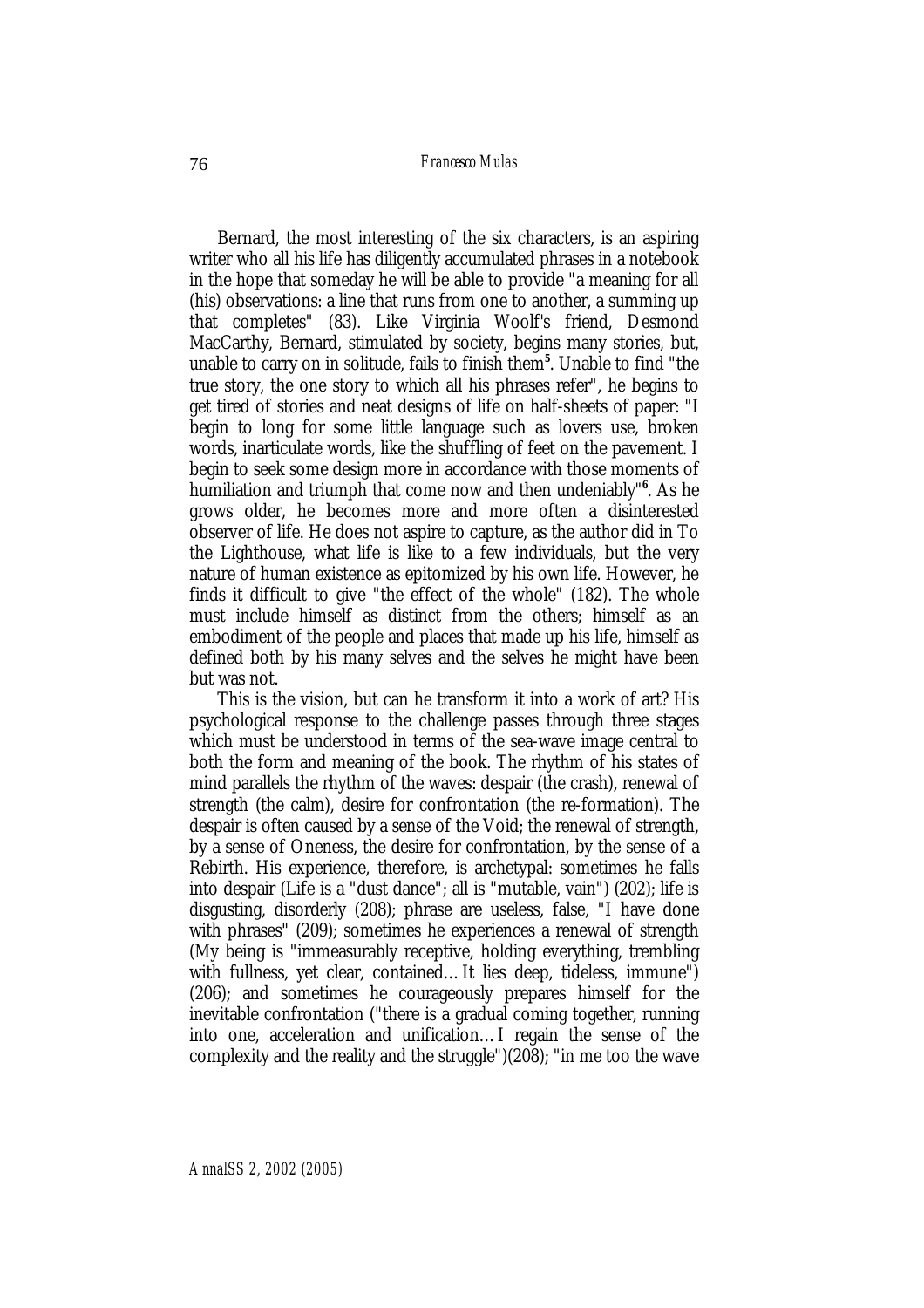rises. It swells; it arches its back. I am aware once more of a new desire, something rising beneath me like the proud horse whose rider first spurs and then pulls him back" (211). Until the end of the novel, the confrontation is with the machine of life which demands that human beings act and commit themselves in order to survive. Just when Bernard's grasp of life might have enabled him to write the unwritten novel, he is confronted not by Life but by Death. What he leaves undone, however, Virginia Woolf accomplishes; *The Waves* is the book, Bernard might have written. Indeed, Bernard functions very much as Lily Briscoe does in *To the Lighthouse*: he clarifies the aesthetics of the novel in which he appears.

Bernard reminds us of the despairing author (who is spoken of but never seen) in Luigi Pirandello's play Six Characters in Search of an Author (1921). This author refuses to struggle further to press his six characters into the frame of the conventional drama. His six created characters are too alive; they refuse to have various aspects of their personality suppressed in order to fit properly into the whole. As it is true of Bernard, his vision of reality has outgrown the known forms and techniques**<sup>7</sup>** ; he, like Bernard, fails to create new methods for representing reality as he sees it. Virginia Woolf and Luigi Pirandello give a fictional embodiment to their own struggle; and while spelling out for their audience the precise nature of their problem, they simultaneously resolve it.

Furthermore, like Pirandello, Virginia Woolf is obsessed with the question of identity. She would sympathize with the Father in Pirandello's play, who refuses to be summed up as the man he was at a particular moment involved in a particular relationship (with his stepdaughter in Madame Lapace's "shop"): what one is at one moment often contradicts what one is at another. Virginia Wolf's sensitivity to the complex, ambiguous, contradictory nature of man is similar to the concept of the total reality of an object or set of objects. With this she wants to increase the number of possible perspectives and thus, in that sense, make her characters more lifelike. Bernard, for instance, is a composite of what he seems not only to himself but also to his five friends not just at one particular moment but at many moments throughout his life. We have seen the origin of this approach to character in both *Mrs. Dalloway* and *To the Lighthouse*.

Another aspect of Virginia Woolf's approach (seen also in the relationship between Mr. and Mrs. Ramsay) is summed up in Six Charact in Search of an Author. The Manager is speaking to his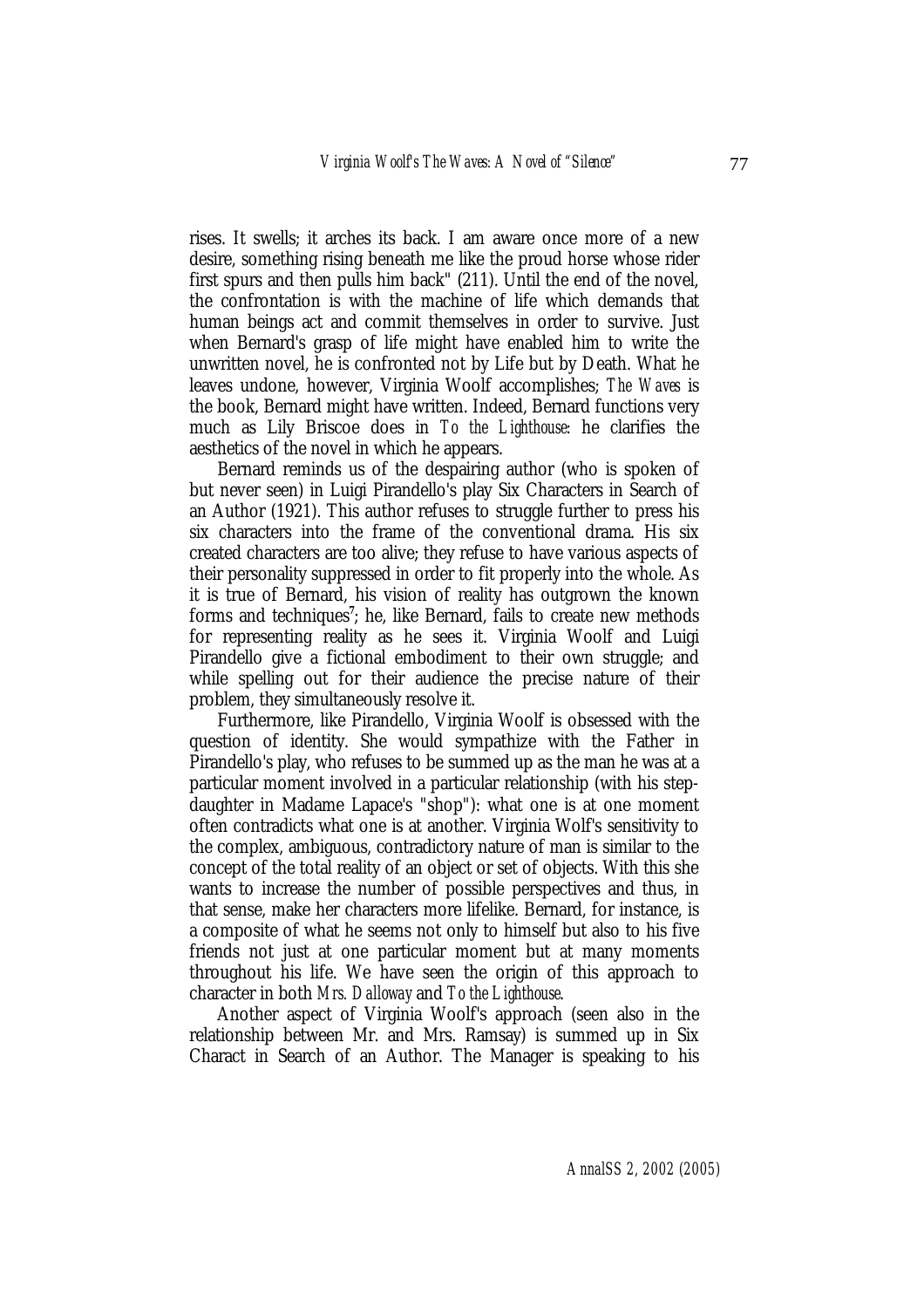Leading Man about his role in a play by Pirandello: "You stand for reason, your wife is instinct. It's a mixing up of the parts, according to which you who act your own part become a puppet of yourself"<sup>8</sup>. In order to depict a human personality in all its ambiguity and complexity, Virginia Woolf uses several characters. Each becomes somewhat more like a puppet than a human being, because each, while remaining credible as an individual, symbolizes one aspect of that personality. Seen in this way, the six characters in *The Waves* are, without contradiction, both many and one at the same time.

Therefore *The Waves* is at once a group biography and both Bernard's and Virginia Woolf's autobiography. It is a group biography in that it simultaneously traces in excerpt form the lives of Bernard, Neville, and Louis, Roda, Jinny, and Susan. It is Bernard 's autobiography in the sense that, as a writer, the "moments" which he is trying to record and sum up are those which are recorded in the first eight sections of the book and summed up by Bernard in the ninth. His experiences from childhood through middle age are necessarily interlaced with those of his close friends; therefore, his autobiography necessarily envelops the group biography. In another sense, however, Bernard the creative writer may be viewed abstractly as a representation of one element, the most important one, in Virginia Woolf's own personality. In 1929 when The Waves was still little more than an "angular shape" in her mind, she comments in her diary: "Autobiography it might be called" (AWD: 142-43). Jean Guiguet specifically identifies Virginia Woolf with her six protagonists:

She is in love with words, like Bernard: in love with books, like Neville: a lover of action, like Louis: like Susan feminine, earthy, nature-loving: like Jinny sensual and sociable; like Rhoda hypersensitive and solitary--must one anticipate and say that like Rhoda she was to kill herself? She is all this, and now one aspect, now another predominates**<sup>9</sup>** .

However, in a still deeper sense, the six protagonists represent not just aspects of Virginia Woolf's personality, but aspects of the human personality. C. B. Cox, in his book, The Free Spirit, describes the six aspects as follows: "the imaginative impulse (Bernard), the desire to impose order upon material things (Louis), delight in personal relationships (Neville), pleasure of the body (Jinny), joy in motherhood (Susan), and the life of solitude (Rhoda)" **10** . This interpretation of The Waves clarifies Virginia Woolf's remark on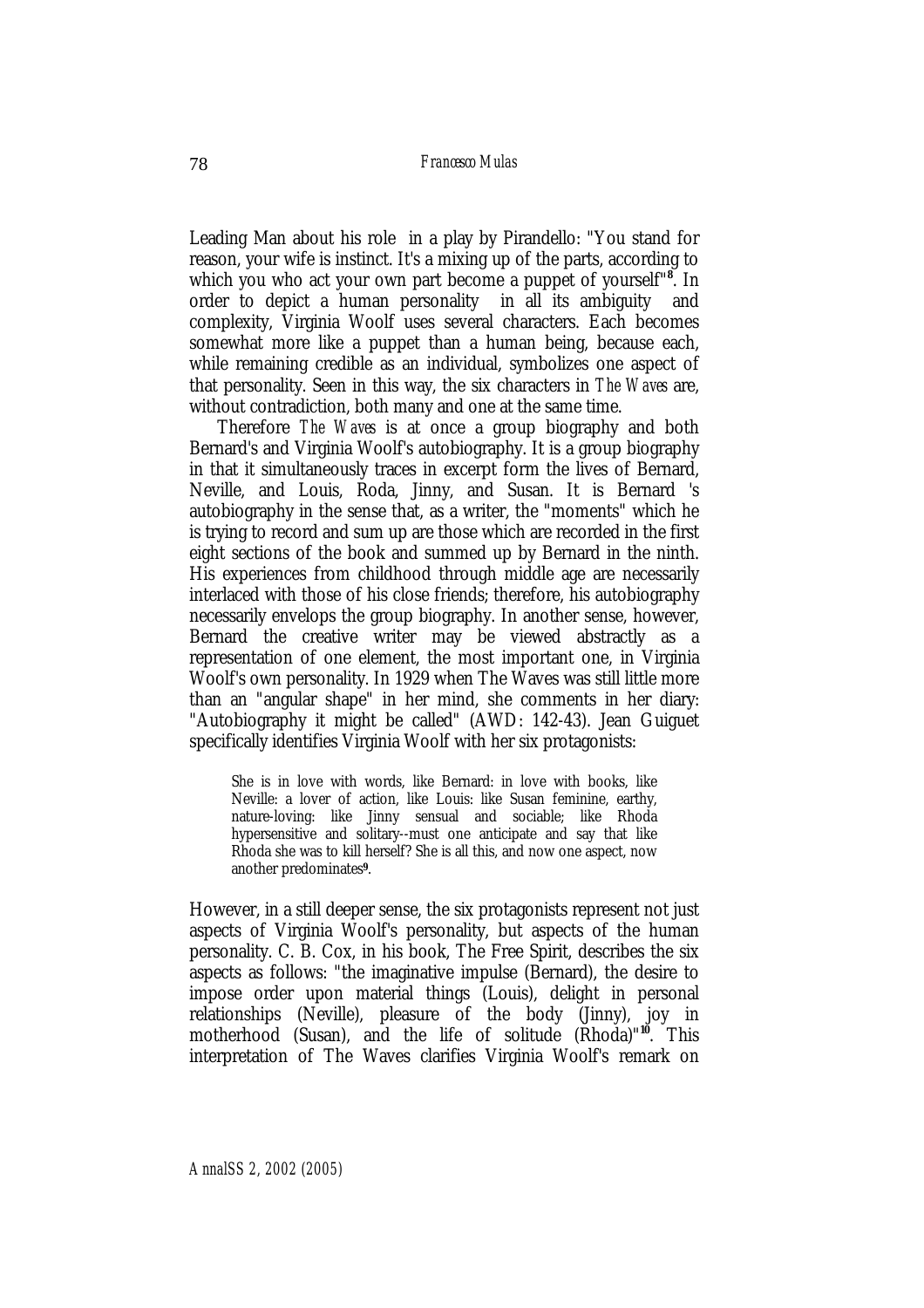October 5, 1931 about a review of the book: "Odd, that they (The Times) should praise my characters when I meant to have none" (AWD: 175). Indeed, her aim in this, the least representational of her novels, was to capture what she refers to in *A Room of One's Own* as "the common life which is the real life and not…the little separate lives which we live as individuals" (171).

Virginia Woolf's original vision of The Waves, a "fin in the waste of waters", develops into a series of "fins"or waves; thus, the "spatial form" of the novel may be seen as a series of "angular" shapes (AWD: 169,142). So, too, Bernard describes his original vision of his magnum opus in these terms:

Leaning over this parapet I see far out a waste of water. A fin turns. This bare visual impression is unattached to any line of reason, it springs up as one might see the fin of a porpoise on the horizon. Visual impressions often communicate thus briefly statements that we shall in time to come uncover and coax into words (134).

Bernard has difficulties, however, in seizing that fin, for sometimes it is not there: "Nothing, nothing, nothing broke with its fin that leaden waste of waters" (174), and again "No fin breaks the waste of this immeasurable sea" (201), and sometimes it appears ("a fin rose in the wastes of silence") only to disappear ("the fin, the thought, sinks back into the depths")(194). But finally, although somewhat late, he too evokes from his unconscious his vision of the "common life" as symbolized by the angular shape of the waves: "Yes, this is the eternal renewal, the incessant rise and fall and fall and rise again" (210-11).

The rhythm of the waves permeates both Bernard's vision of the continuity of life and the though processes of the six characters in their soliloquies. This undulating movement is particularly obvious in section nine, for here, in contrast to the first eight sections in which the soliloquies of one personality are interwoven with those of several others, we follow only Bernard's stream of consciousness. However, throughout the novel especially Bernard and to some extent the others (Louis, Neville, Jinny, Susan, and Rhoda) alternate between moments characterized by disintegration, chaos, and dissatisfaction (the crash from illusion to reality as one hits the surface of the sea). Here is an example from Bernard's experience:

I, who had been thinking myself so vast, a temple, a church, a whole universe, unconfined and capable of being everywhere…am now nothing but what you see--an elderly man, rather heavy, grey above the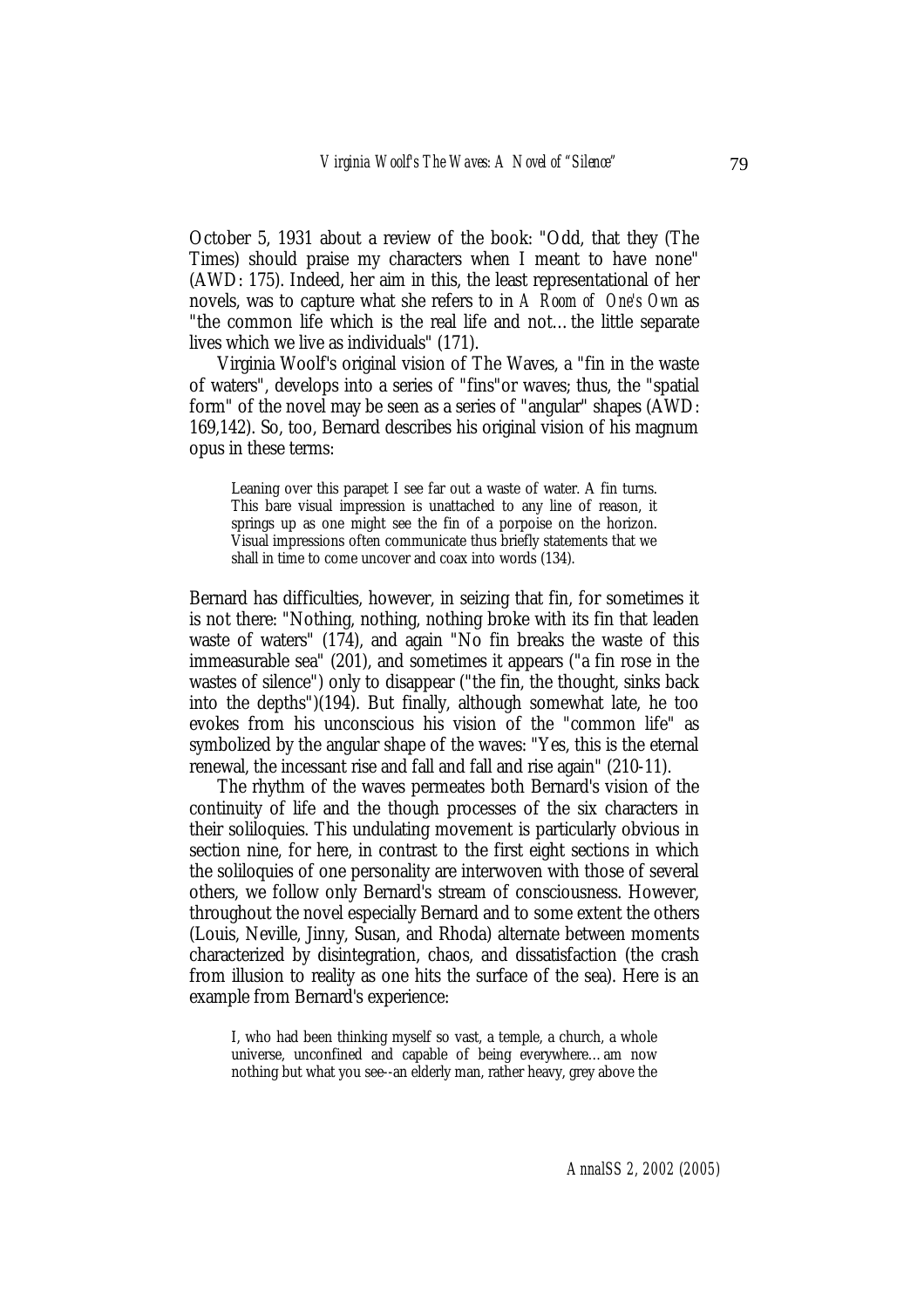ears, who (I see myself in the glass) leans one elbow on the table, and holds in his left hand a glass of old brandy. That is the blow you have dealt me. I have walked bang into the pillar-box. I reel from side to side. I put my hands to my head. My hat is off--I have dropped my stick. I have made an awful ass of myself and am justly laughed at by any passer-by.

"Lord, how unutterably disgusting life is! What dirty tricks it plays on us, one moment free; the next, this. Here we are among the breadcrumbs and the stained napkins again. That knife is already congealing with grease. Disorder, sordidity and corruption surround us. We have been taking into our mouths the bodies of dead birds. It is with these greasy crumbs, slobbered over napkins, and little corpses that we have to build. Always it begins again; always there is the enemy; eyes meeting ours; fingers twitching ours; the effort waiting. Call the waiter. Pay the bill. We must pull ourselves up out of our chairs. We must find our coats. We must go. Must, must, must- detestable word. Once more, I who had thought myself immune, who had said, 'Now I am rid of all that,' find that the wave has tumbled me over, head over heels, scattering my possessions, leaving me to collect, to assemble, to heap together summon my forces, rise and confront the enemy (207-08).

The rhythm of the waves permeates the novel in still another sense. An intricate network of similarities and differences among the characters exists; however, the over-all movement is between integration (into a group personality through a mystical experience of Oneness) and disintegration (into separate identities). Normally, each character is extremely aware of how different or separate he or she is from the others. Rhoda notes, for instance,

I have no face. Other people have faces; Susan and Jinny have faces; they are here. Their world is the real world. The things they lift are heavy. They say Yes, they say No; whereas I shift and change and am seen through in a second (30-31).

Or Louis thinks upon seeing the five characters:

We differ, it may be too profoundly…for explanation. But let us attempt it. I smoothed my hair when I came in, hoping to look like the rest of you. But I cannot, for I am not single and entire as you are. I have lived a thousand lives already (91).

This sense of being unique and alien to others is usually disturbing; for instance, Louis notes, "They laugh at my neatness, at my Australian accent" (14) and in Neville's presence Bernard feels like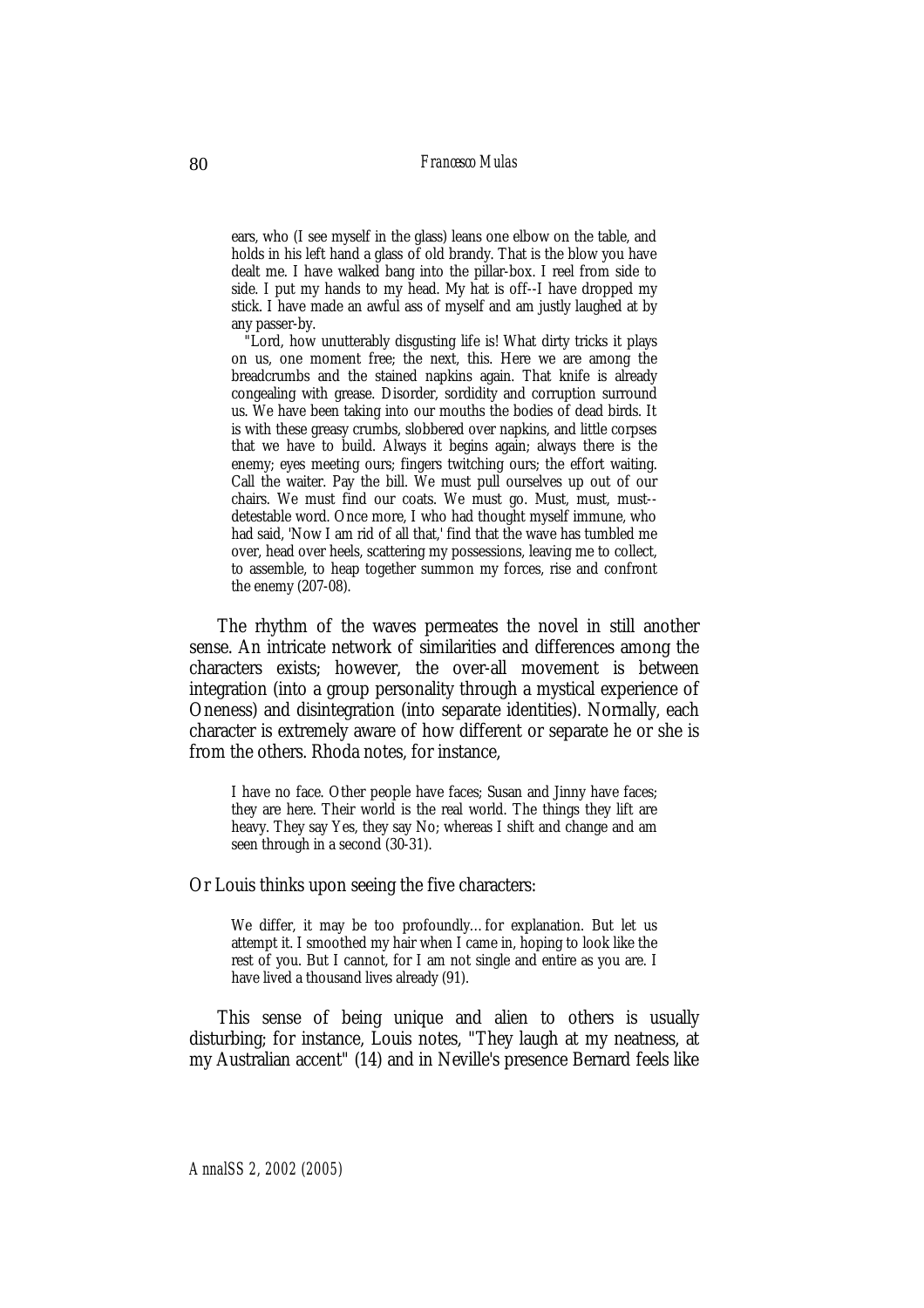"an untidy, an impulsive human being whose bandanna handkerchief is for ever stained with the grease of crumpets" (60). Sometimes, however, solitude permits them to escape the burden of their uniqueness. When Neville leaves Bernard alone in a room, Bernard comments:

He is gone; I stand here, holding his poem. Between us is this line. But now, how comfortable, how reassuring to feel that alien presence removed, that scrutiny darkened and hooded over! How grateful to draw the blinds, and admit no other presence;…For I am more selves than Neville thinks. We are not simple as our friends would have us to meet their needs (64-65).

It is a sense of oneness, however, not solitude, which actually eliminates the characters' consciousness of their separate identities. There are three major scenes in the novel all of which take place in restaurants. Symbolically speaking, in each scene the separate waves merge again with the sea. In the first two a reunion, both physical and spiritually occurs; in the third, the reunions occur only within Bernard's memory.

Leaving together as children, in the beginning of the book the six have not yet suffered the pain of separation<sup>11</sup>; their personalities are individualized, but they share a common existence. As adolescents, the group is divided according to sex, for they go away to school. Each of the group splits again when as young adults Neville and Bernard go to the university while Louis works in an office and Rhoda and Jinny participate in London social life while Susan returns to the country. The six are first reunited at a farewell dinner for Percival, a friend who is spoken of but never speaks in the novel. His lack of selfconsciousness makes him irresistibly attractive. They refer to him as a leader, a hero, and a god<sup>12</sup>. His attitude creates an atmosphere which draws each of them from a conscious to an unconscious state of mind. They then can experience unity and harmony**<sup>13</sup>** . When he enters the restaurant, Neville thinks, "My heart rises…The reign of chaos is over. He has imposed order. Knives cut again". Bernard observes that under his influence,

we who have been separated by our youth (the oldest is not yet twenty-five), who have sung like eager birds each his own song and tapped with the remorseless and savage egotism of the young our own snails-shells till it cracked…now come nearer; and shuffling closer on our perch in this restaurant where everybody's interests are at variance,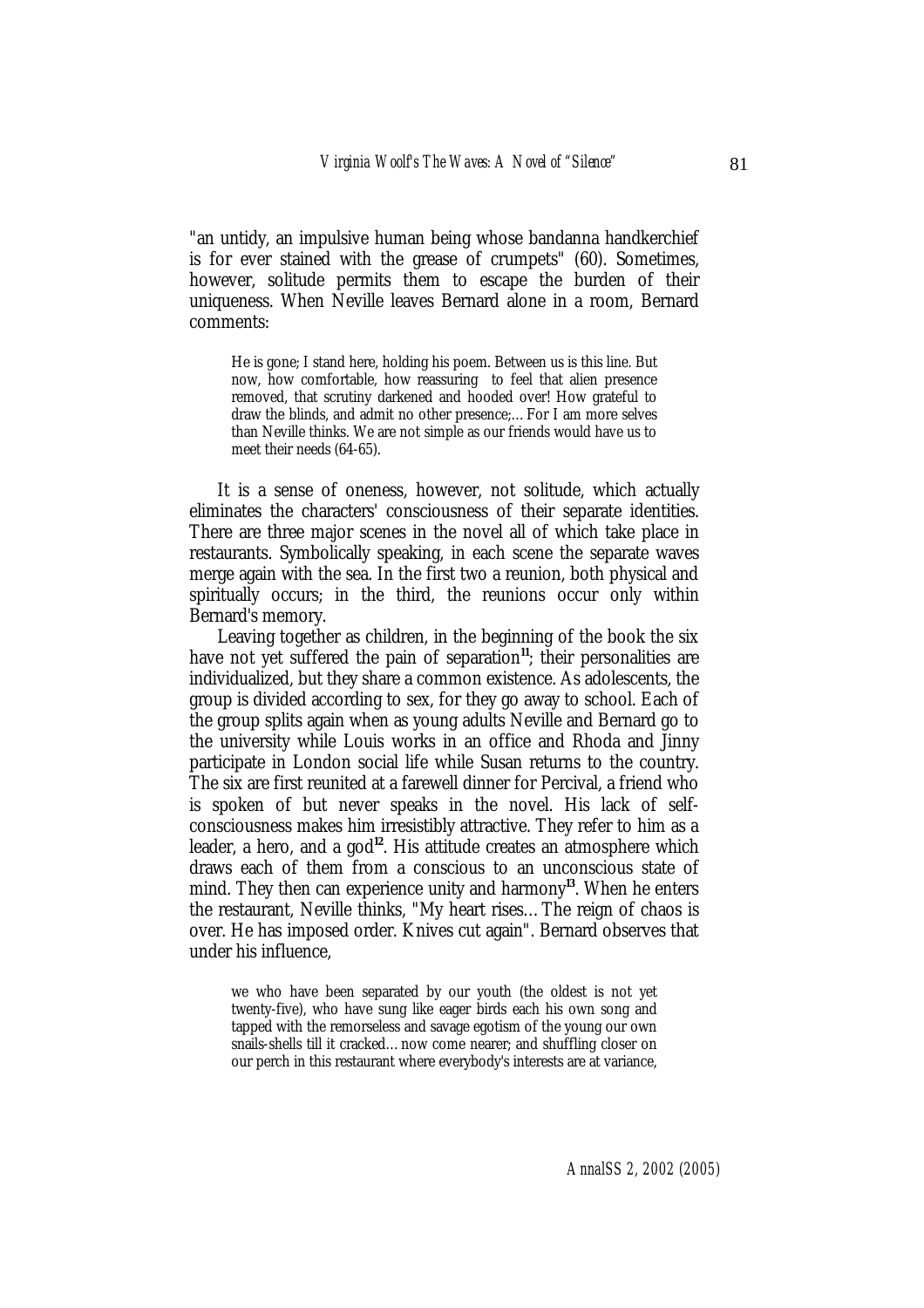and the incessant passage of traffic chafes us with distractions, and the door opening…sitting together here we love each other and believe in our own endurance (88).

Louis and Neville are similarly sensitive to the reintegration of the group:

"Now let us issue from the darkness of solitude," said Louis. "Now let us say, brutally and directly, what is in our minds," said Neville. "Our isolation, our preparation, is over. The furtive days of secrecy and hiding, the revelations on staircases, moments of terror and ecstasy" (88-89).

They have come together "to make one thing, not enduring--for what endures?--but seen by many eyes simultaneously. There is a red carnation in that vase. A single flower as we sat here waiting, but now a seven-sided flower, many-petalled, red, puce, purple-shaded, stiff with silver-tinted leaves--a whole flower to which every eye brings its own contribution" (91).

Like Mrs. Ramsay, Percival has made of the moment a work of art which they will always remember: Reluctant to abandon the sense of wholeness, Jinny thinks, "Let us hold it for one moment,…this globe whose walls are made of Percival, of youth and beauty, and something so deep sunk within us that we shall perhaps never make this moment out of one man again" (p.104). Under the spell of "the swelling and splendid moment created by us from Percival", Bernard feels,

We have proved, sitting eating, sitting talking, that we can add to the treasury of moments. We are not slaves bound to suffer incessantly unrecorded petty blows on our bent backs. We are not sheep either, following a master. We are creators. We too have made something that will join the innumerable congregations of past time. We too, as we put on our hat sand push open the door, stride not into chaos, but put into a world that our own force can subjugate and make part of the illumined and everlasting road (104-05).

Enriched by their moment of harmony, they experience a rebirth, renewed sense of energy.

But the crash of the wave is inevitable. Percival "galloped in India", but only until "his horse tripped" and "he was thrown" (211, 107). Reacting to Percival's untimely and senseless death, Neville says, "The sails of the world have swung round and caught me on the head. … From this moment I am solitary" (107-08). "I need silence, and to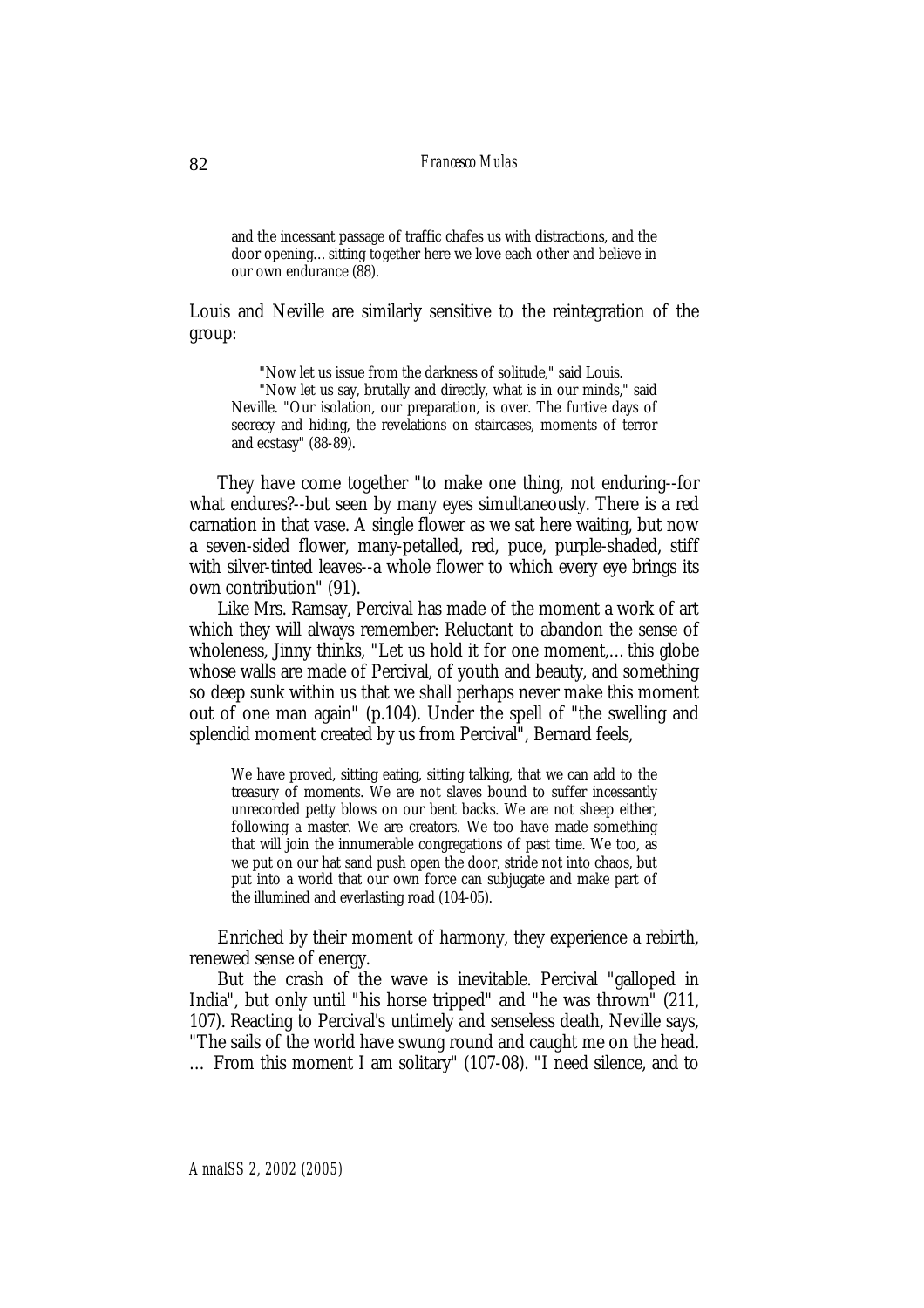be alone", says Bernard; "I am alone in an hostile world", says Rhoda (109, 113). They no longer experience oneness but loneliness; their vision of life is no longer feminine but masculine. The wholeness which they felt in the presence of their god (Percival) is shattered by his death. Momentarily, at least, his death had made the threat of the Void a reality.

Thereafter, the more each develops his individual personality and finds satisfaction in his or her own way (for instance, through se or motherhood or business), the more divided the group is. But as the six protagonists reach middle-age, they begin to question the choices they have made. At this point, therefore, a spiritual reunion again becomes possible. They come together to dine at Hampton Court. Bernard chooses Hampton Court as the site, because he recalls that once Percival had asked him to go there and he had refused (113). As Josephine Schaefer points out, "Now, years later, through the power of memory he and the others bring Percival there. Like the trip in *To the Lighthouse*, this banquet becomes a kind of fulfillment" **14** .

As if compelled by the spirit of Percival, the six again attain a state of unconsciousness and oneness**<sup>15</sup>** . As Aileen Pippett writes in her biography of Virginia Woolf, Percival represents the "ideal figure, the Whole Man, the Ordinary Man made perfect, the whole-containing, incomprehensible Norm, the great Unifier, the Beloved, made safe by death from time's corruption" **16** . All that he could have been remains intact, sealed by his premature death; he remains whole, silent, godlike. He is like the legendary Sir Percivale "Whom Arthur and his knighthood call'd The Pure" **17** . As the dinner at Hampton Court progresses, the six "characters" gradually experience again the Unity which he represents. Bernard notes:

We have dined well. The fish, the veal cutlets, the wine have blunted the sharp tooth of egotism. Anxiety is at rest. The vainest of us, Louis perhaps, does not care what people think. Neville's tortures are at rest. Let others prosper--that is what he thinks. Susan hears the breathing of all her children safe asleep. Sleep, sleep, she murmurs. Rhoda has rocked her ships to shore. Whether they have foundered, whether they have anchored, she cares no longer. (159)

Implicit in this is the appeal of death as a symbol of eternal rest and absolute silence. Little by little, however, they are called back into Life:

"…we are extinct, lost in the abysses of time, in the darkness".

*AnnalSS 2, 2002 (2005)*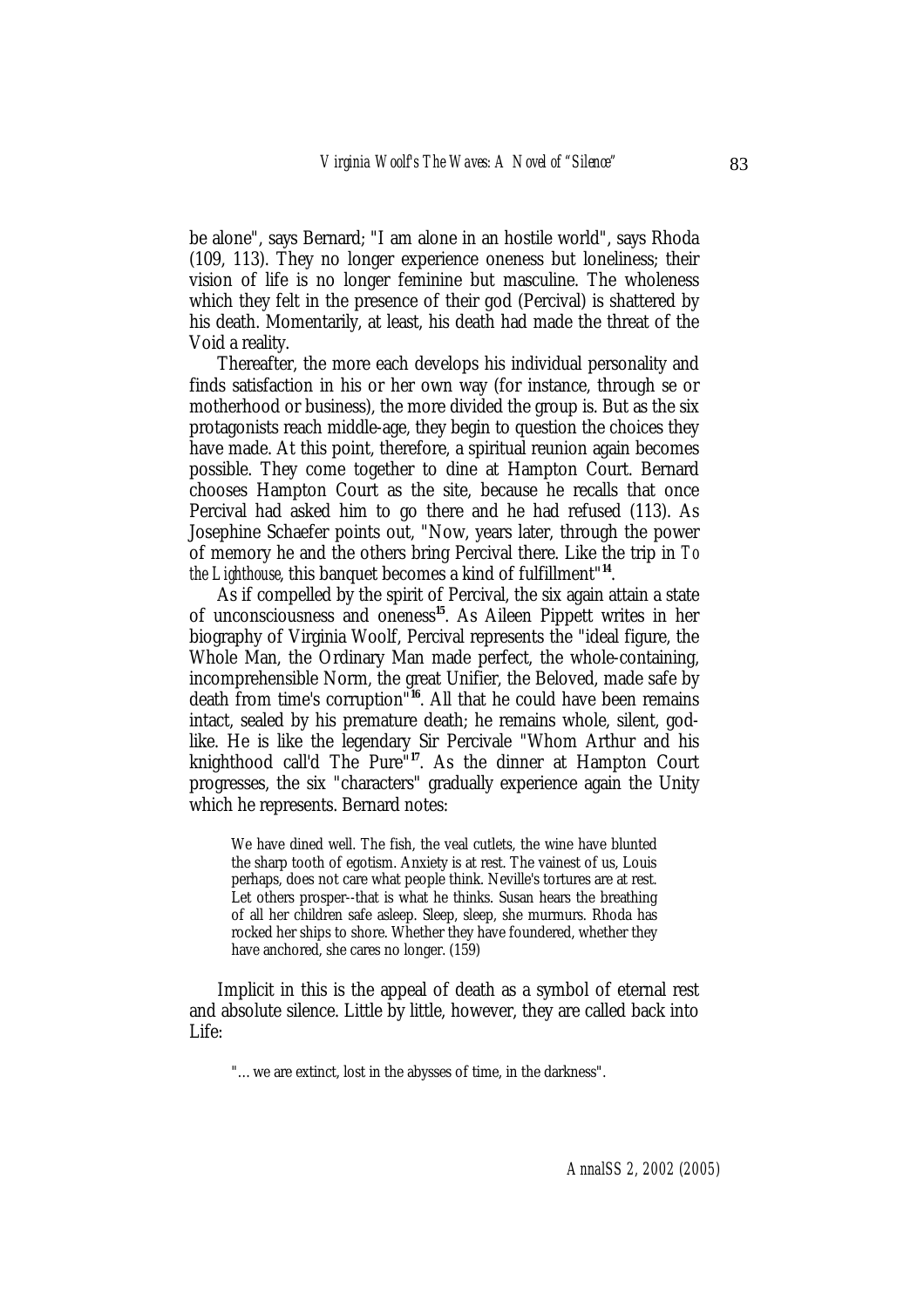"Silence falls; silence falls", said Bernard. "But now listen; tick, tick; hoot, hoot; the world has hailed us back to it. I hear for one moment the howling winds of darkness as we passed beyond life. Then tick, tick (the clock); then hoot, hoot (the cars). We are landed; we are on shore; we are sitting, six of us, at a table. It is the memory of my nose that recalls me. I rise; 'Fight', I cry, 'fight!' remembering the shape of my own nose, and strike with this spoon upon this table pugnaciously".

"Oppose ourselves to this illimitable chaos", said Neville, "this formless imbecility. Making love to a nursemaid behind a tree, that soldier is more admirable than all the stars…" (160).

Again, however, they cling to the moment knowing, as Rhoda reminds us, "how short a time silence lasts" (160). Again "the red carnation that stood in the vase on the table of the restaurant when (they) dined together with Percival, is become a six-sided flower; made of six lives".

"A mysterious illumination", said Louis… "Built up with much pain, many strokes", said Jinny. …said Bernard…a many-sided substance cut out of this dark; a manyfaceted flower. Let us stop for a moment; let us behold what we have made. … One life. There. It is over. Gone out" (162).

Once more they begin to hear the "Knock, knock, knock. Must, must, must. Must go, must sleep, must wake, must get up--sober, merciful word which we pretend to revile, which we press tight to our hearts, without which we should be undone" (166). They must arouse themselves from passivity to activity; they must reassume the burden of responsibilities and appointments. This time, however, being older, Bernard notices a change in his outlook which leads him to wonder: "Was this, then, this streaming away mixed with Susan, Jinny, Neville, Rhoda, Louis, a sort of death? A new assembly of elements? Some hint of what was to come?" (198). Nor is he sure now whether he is "man or woman, Bernard or Neville, Louis, Susan, Jinny, or Rhoda- so strange is the contact of one with another" (199). Indeed, he no longer knows whether he is "all of them" or "one and distinct" (205). Involved in this attitude is a preparation for death, for the moment when he will become one not just with "all of them" but with the All. Once more, however, the wave "swells" within him, and notwithstanding this preparation he declares defiantly that "Death is the enemy. … Against you I will fling myself, unvanquished and unyielding, o Death!" (211).

*AnnalSS 2, 2002 (2005)*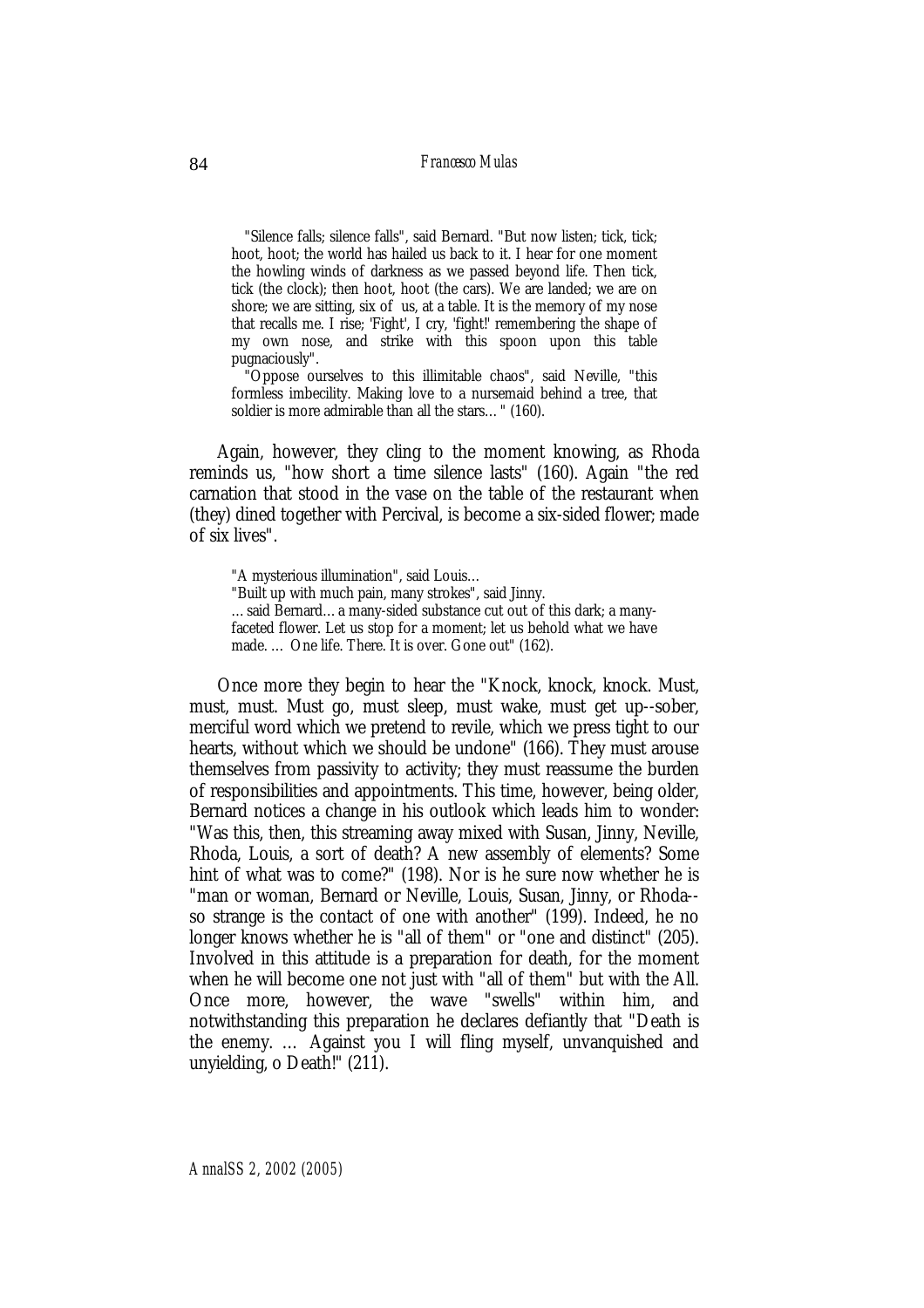The wave image controls the structure of the book in yet another way: it exists not just as a rhythm inherent in human thought and human existence but also as an inescapable moving force which marks time just as relentlessly in *The Waves* as Big Ben does in *Mrs. Dalloway*. The interludes which precede each of the nine soliloquy sections of *The Waves* abruptly bring us out of the world of unspoken thoughts up to the physical, external world visibly subject to the changes wrought by time. The interludes depict "the majestic march of day across the sky" (193). Nothing the characters think or imagine can stop this march of time over their lives. They can fight against it, but they cannot win. The interludes serve to remind us that a lifetime is brief (like a solar day) and, consequently rather insignificant when seen in perspective. Thus, each time we come to an interlude, we are forced to readjust our angle of vision. We feel somewhat as Bernard did one day sitting with Neville in his room:

"Yes, but suddenly one hears a clock tick". We who had been immersed in this world became aware of another. It is painful. It was Neville who changed our time. He, who had been thinking with the unlimited time of the mind, which stretches in a flash from Shakespeare to ourselves, pocked the fire and began to live by that other clock which marks the approach of a particular person. The wide and dignified sweep of his mind contracted. He became on the alert (194).

We too became aware of the particular details of a representational reality. We note the changes which have taken place during our absence. The light falls differently upon the sea and upon the land; the birds sing in a different way; and once more we hear the waves upon the shore. They fall again and again "like the thud of a great beast stamping" (107). Finally, the sun sinks and darkness covers everything like "waves of water" (168). Despite Bernard's valiant battle against death, as the novel ends, again "the waves broke on the shore" (211). As A. D. Moody says in Virginia Woolf, the wave image expresses,

the relations of the transient individual to the continuing force of life. It has the advantage of suggesting the successive and continuous nature of life, as well as the way in which the individual being forms within, is carried upon, and finally merges back into its elemental source**<sup>18</sup>** .

While differing in form (direct descriptions rather than interior monologues), each interlude is closely linked in its images (for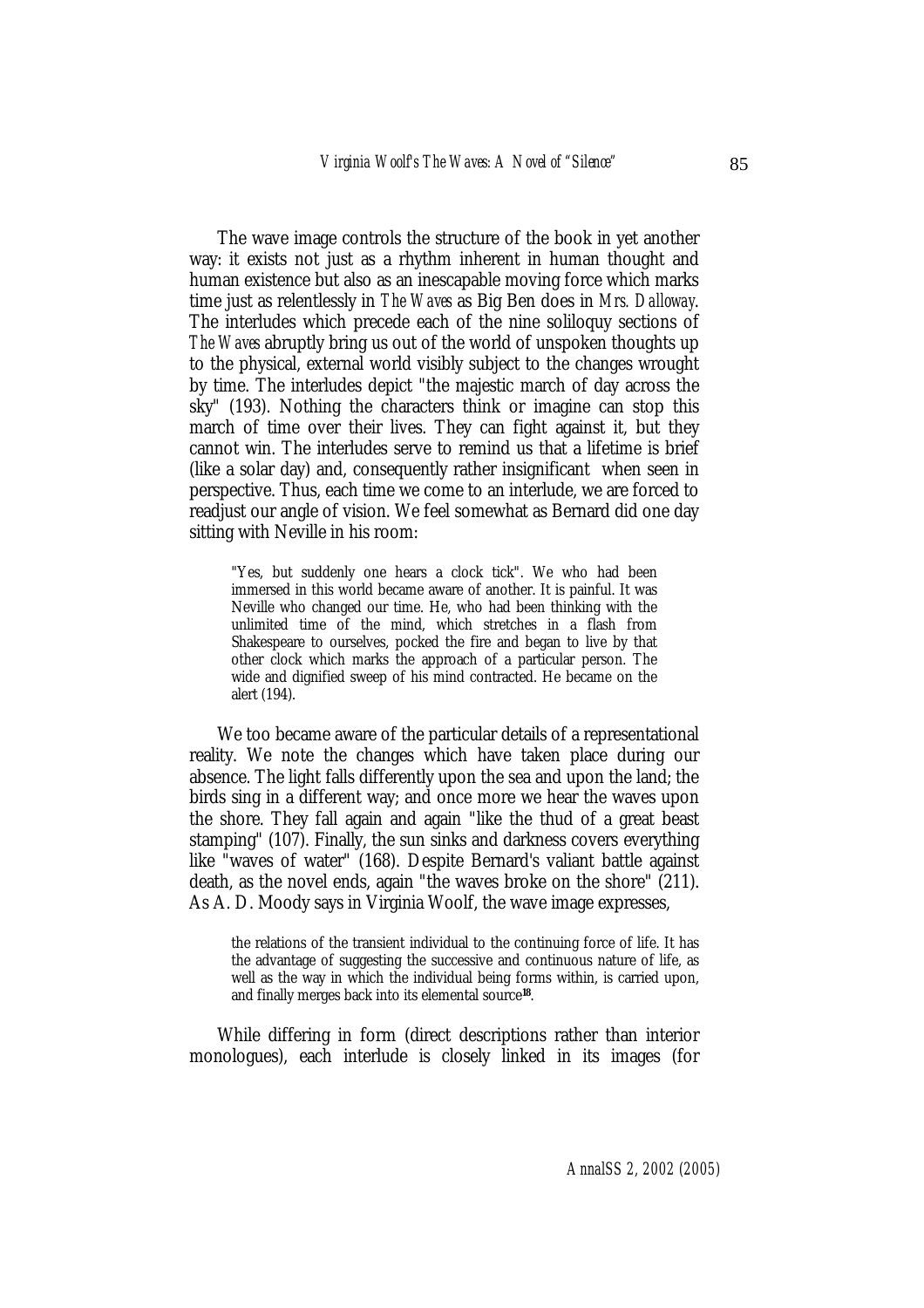instance, the handling of the birds) and in its general concept (changes wrought by the advancement of time), to the content of the soliloquies it precedes. Also, we discover in the soliloquies echoes of phrases read in the interludes (207-10). Such devices help to make the novel an organic whole. Unity is also established through the relationship of both the interludes and soliloquies to the wave image. As Winifred Holtby points out, the sea functions differently in *The Waves* than it does in Virginia Woolf's earlier novels:

That sea over which Rachel Vinrace sailed to Santa Marina, over which Tim Durrant and Jacob sailed to Cornwall, over which Cam and James and Mr. Ramsay sailed to the lighthouse, has now overflowed from its geographical significance. It has passed into time; it has passed into the swing and surge of Mrs. Woolf's deliberate prose; it has passed into the hearts and minds of men and women, until the characters themselves are tossed upon its restless waters, carried by the tide which is time to meet the final challenge of death. From cover to cover the novel is saturated in the sea**<sup>19</sup>** .

Furthermore, the novel is tightly unified in that there is no relief from the sameness of the texture, the substance, and the tone of both the interludes and the soliloquies. In both there is an abnormal density and intensity of emotion, symbolic meaning, and stylistic expression. Because the author's aim is to write "an abstract mystical eyeless book: a play poem", not a representational novel, the entire book is written in the same compressed, poetic style as if all six characters, even as children, had Virginia Woolf's command of the English language (AWD: 137). With a simple sentence her characters have the power to penetrate to the core of a personality; for example, Bernard says of Louis, "His heroes wore bowler-hats and talked about selling pianos for tenners" (179). Jinny wraps up the experience of having lost the sexual appeal of one's youth, "shall look into faces, and I shall see them seek some other face" (138). Although gifted with the same power of expression, the characters are differentiated by what they observe either about nature or about themselves and each other. They each grow and change somewhat, but when old, as Dorothy Brewster points out, "they still have within them the children they once were" **20** . For instance, as a child Jinny kisses Louis on the nape of the neck; Susan is jealous; Bernard comforts her and is inspired to write a poem; Neville sees Bernard's decision to leave to follow Susan as a breach in their relationship; and Louis and Rhoda feel themselves to be lonely outsiders. The Waves, therefore, is made into an organic whole not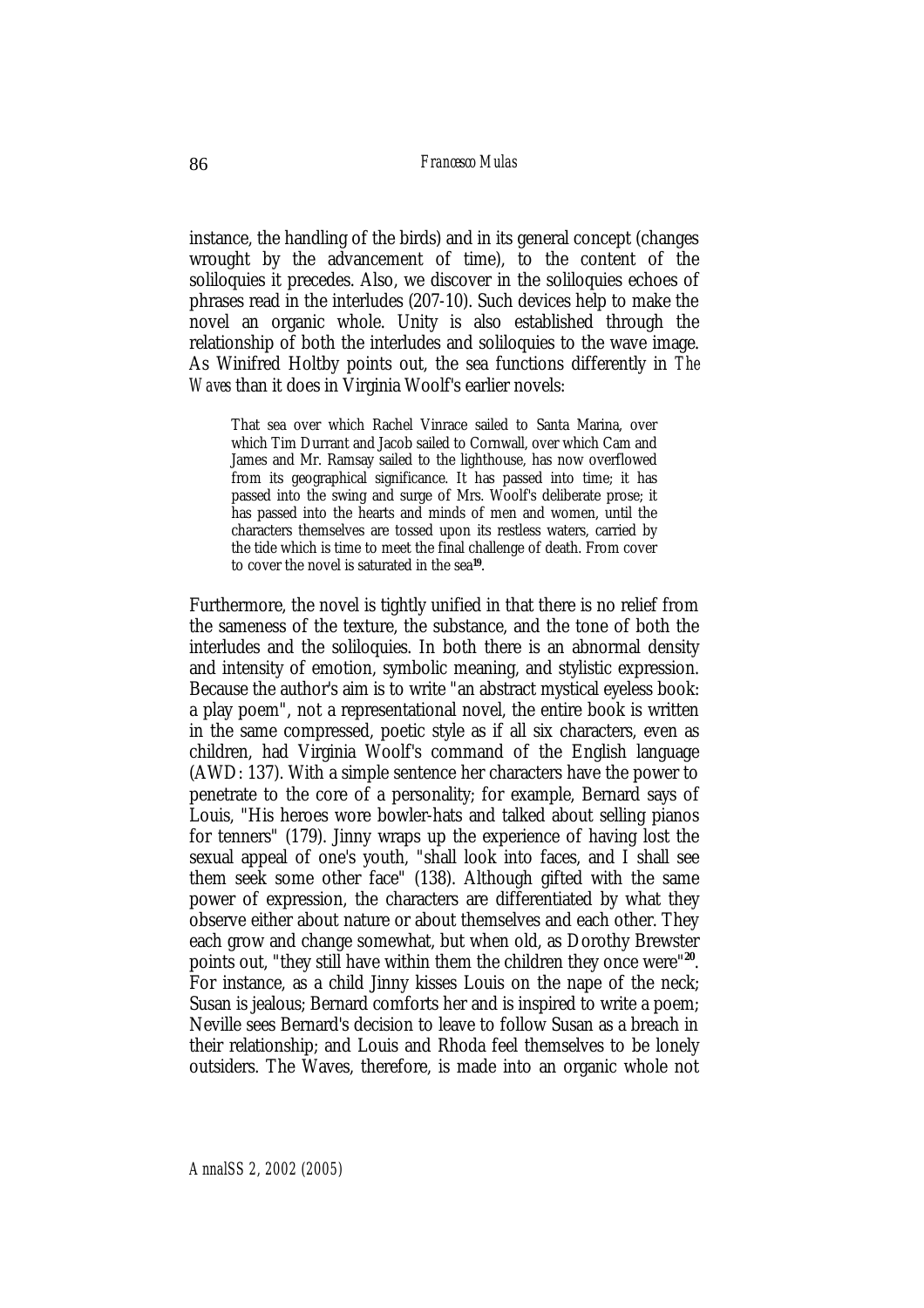only by the wave image but also by the sameness of texture (its intensity, its density), substance (well-defined youth to age pattern), and tone (due to the uniformity of the prose style) as well as by the consistency and integrity which characterizes the portraits of the six speakers. Also, in the last of the three restaurant scenes, Bernard looks back upon his life and in so doing sums up the content of the novel, thereby helping us to see the whole.

Another unifying device used by the author is the repetition and variation of certain themes, images, and phrases. The themes include the question of individual identity, the pressure upon an individual created by the presence of other people, the quest for the consolations of order and meaning, and the constant threat of cruelty and annihilation. Images like the globe, the swing-door, the virginal white wax, the opening door, and the willow tree lend continuity to the development of these and other themes. Variations of certain phrases like "the door opens and the tiger leaps", "I heard songs by the Nile and chained beast stamping", "the swallow deeped her wings in dark pools", "the drip falls", "to gather flowers and present them--oh, to whom?" and "the immitigable tree" expand in meaning as they are recalled and reapplied in varying circumstances. This rhythmic echoing of significant themes, images, and phrases helps to establish the form of the novel.

The form of the whole is seen to be infinitely complex when one adds to what has already been mentioned the network of relationships among the six characters. Similarities and differences are set up between them even in their initial observations:

"I see a ring", said Bernard, "hanging above me. It quivers and hangs in a loop of light".

"I see a slab of pale yellow", said Susan, "spreading away until it meets a purple stripe".

"I hear a sound", said Rhoda, "Cheep, chirp; cheep, chirp; going up and down".

"I see a globe", said Neville, "hanging down in a drop against the enormous flanks of some hill".

"I see a crimson tassel", said Jinny, "twisted with gold threads".

"I hear something stamping", said Louis, "a great beast's foot is chained. It stamps, and stamps, and stamps" (6).

As Josephine Schaefer points out,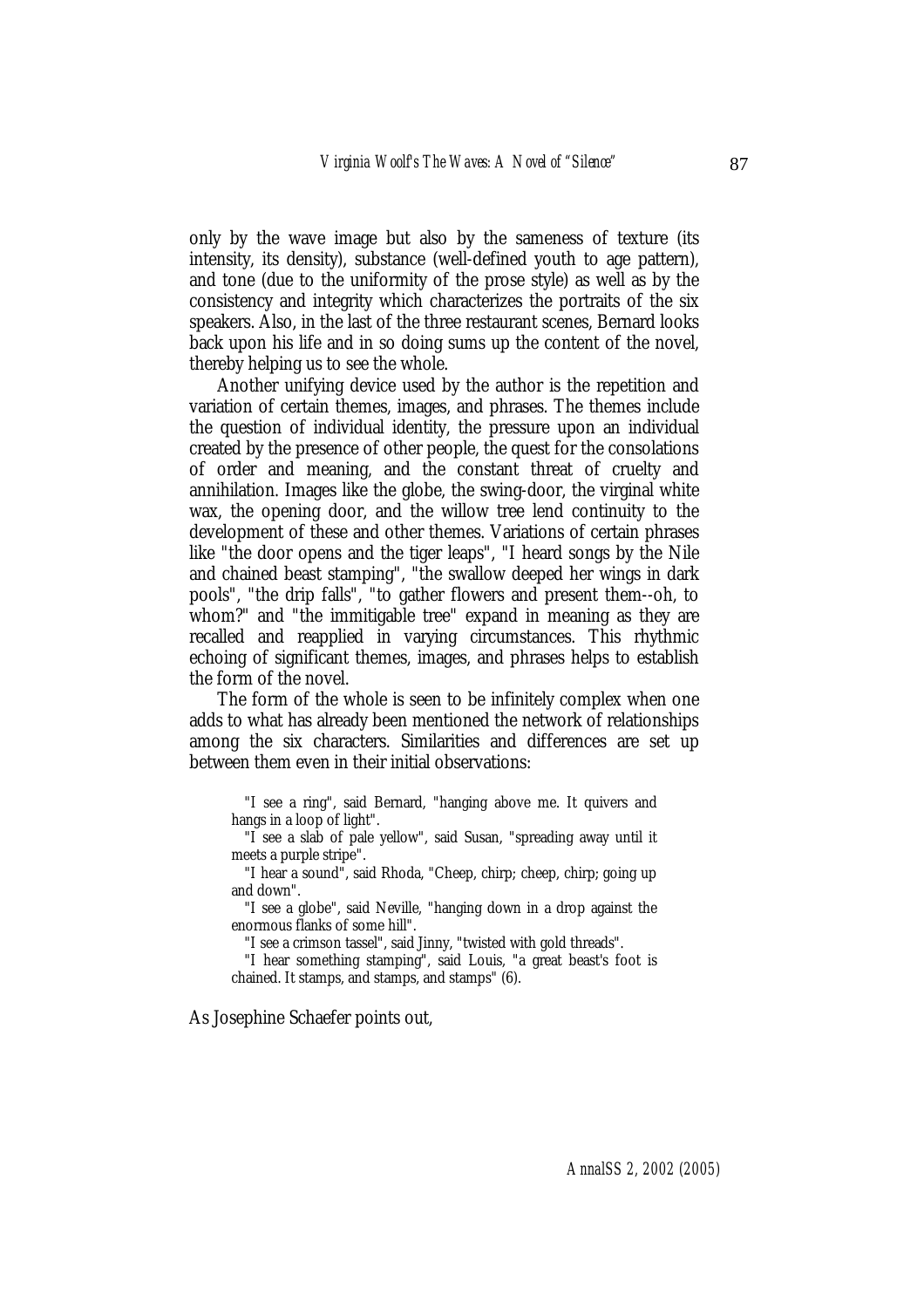Bernard and Neville see a round shape; one is interested in the movement and luminosity of this shape, the other in its proportions and relation to something else. Susan and Jinny see colours: Susan's are gentle and soft, Jinny's are intense. Rhoda and Louis experience life differently, from a more removed angle. Before opening their eyes in the morning, they listen to the awakening world. Rhoda hears a tiny bird-sound; Louis hears a great beast stamp. Throughout the novel the children's conceptions of life grow along the lines laid down in these early responses to life**<sup>21</sup>** .

The way in which the characters are paired here is further reinforced by the facts that Bernard and Neville are the most intellectuals, although one is untidy in his habits and the other neat; Susan and Jinny are the most animal in their desires, although one seeks the quiet security of family and land while the other seeks the excitement of the city and innumerable lovers; Rhoda and Louis are linked by their loneliness and timidity although one wanders in her dreams to a spatial infinity beyond time whereas the other wanders in time and feels he has lived thousands of years; one seeks privacy and annihilation while the other seeks community and a secure place in the existing world. But the subject easily shifts and the characters pair off differently. Louis and Neville both love neatness and order, but one imposes them through business upon the contemporary world while the other seeks to discover them through his scholarship about the past. Ironically, it is Louis who loves the past in terms of tradition and Neville, the scholar, who hates it. Louis and Neville are also alike in having clear, strong intellects, in their desire to write poetry, in their desire to be loved, and in their uncertainty about how to make themselves appealing. Neville and Susan are similar in their strong desire for one person, and they contrast with Bernard and Jinny who need the stimulation of many people to be happy. In contrast to all four, Rhoda prefers solitude. Yet Bernard and Susan are alike in their desire for children, and as artist and mother, both are creators. Neville and Jinny share an interest in the existentialist enjoyment of the moment at hand, and they are alike in being primarily interested in sex; Neville, however, is attracted to his own sex, Jinny to the opposite sex. For her part, Rhoda quotes Shelley, whom Virginia Woolf describes in *A Room of One's Own* as "sexless". Rhoda and Neville are linked, because each is "in love" with Percival. Rhoda and Susan are both happy at school but Rhoda because she is rootless, Susan because she is rooted elsewhere. As homemaker and businessman, Susan and Louis choose the ways of life most conventionally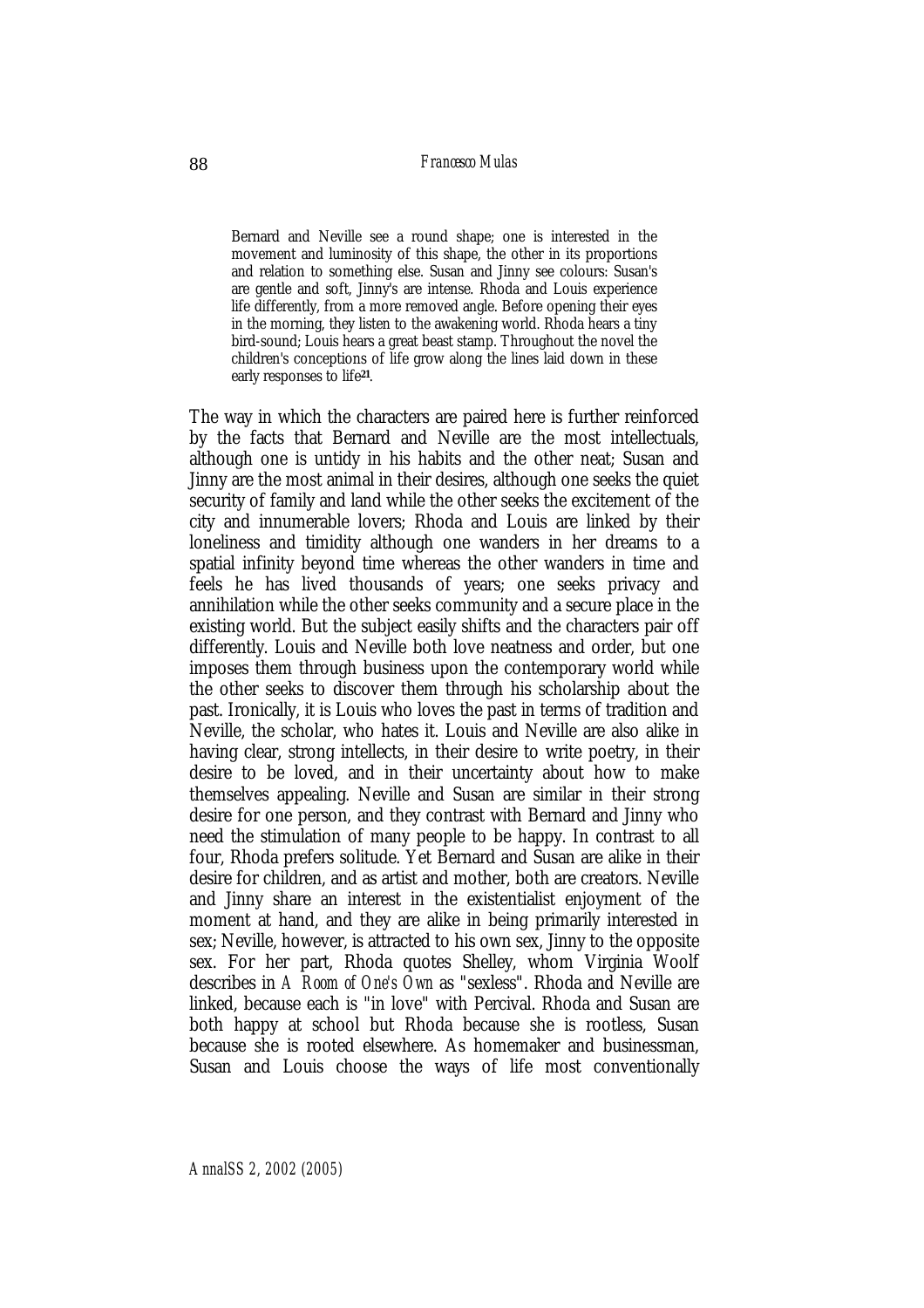acceptable according to one's sex, whereas in their ways of life, Jinny and Neville "embody the two enemies of traditional society: individualism and promiscuity" **22** . Bernard has an interesting relationship with Susan for she, of the three girls, is the only one who becomes "wholly woman, purely feminine" (175). Thus, "she was born to be the adored of poets, since poets require safety; someone who sits sewing, who says, 'I hate, I love', who is neither comfortable nor prosperous, but has some quality in accordance with the high but unemphatic beauty of pure style which those who create poetry so particularly admire" (176). But his relationship with Rhoda is perhaps the most interesting, for Bernard and Rhoda represent the life-death duality inherent in Virginia Woolf's vision of life.

Rhoda is unable to accept the conditions and limitations imposed upon human beings by the physical nature of their existence. She is irritated by the consequent self-centerness which emphasizes differences and, out of jealousy or indifference, withholds sympathy due to others. She has so little self-confidence that she fails to create an identity of her own. "I have no face", she says (158, 93); moreover, she refuses to have a face because "the human face is hideous" (113). Neville says, "She has no body as the others have" (16). She refuses the separation from others imposed by physical being ("I hate all details of the individual life" (76), and she wants no part of the compromise and imperfection which characterize physical love. She leaves Louis, because she fears embraces (146). She prefers to love Percival who is absent, and she is able to give her complete love to him only after he is dead  $(117)$ .

Rhoda in her dreams has visions of a white shape. In life she discovers such purity only once as she listens to music. Listening, she sees the "thing"--a square placed "accurately" upon an oblong, leaving "very little" outside. Discovering aesthetic purity so created by man ("This is our triumph; this is our consolation" (116), she is reconciled momentarily with life and, immersing herself in it, discovers she is no longer "injured" or "outraged" by contact with it. But the purity of annihilation, or nothingness is still more tempting, for the creation or perception of aesthetic purity is the exception rather than the rule in life. Therefore, she again turns against it.

"Oh, life, how I have dreaded you", said Rhoda, "oh, human beings, how I have hated you! How have you nudged, how you have interrupted, how hideous you have looked in Oxford Street, how squalid sitting opposite each other staring in the Tube!…I have been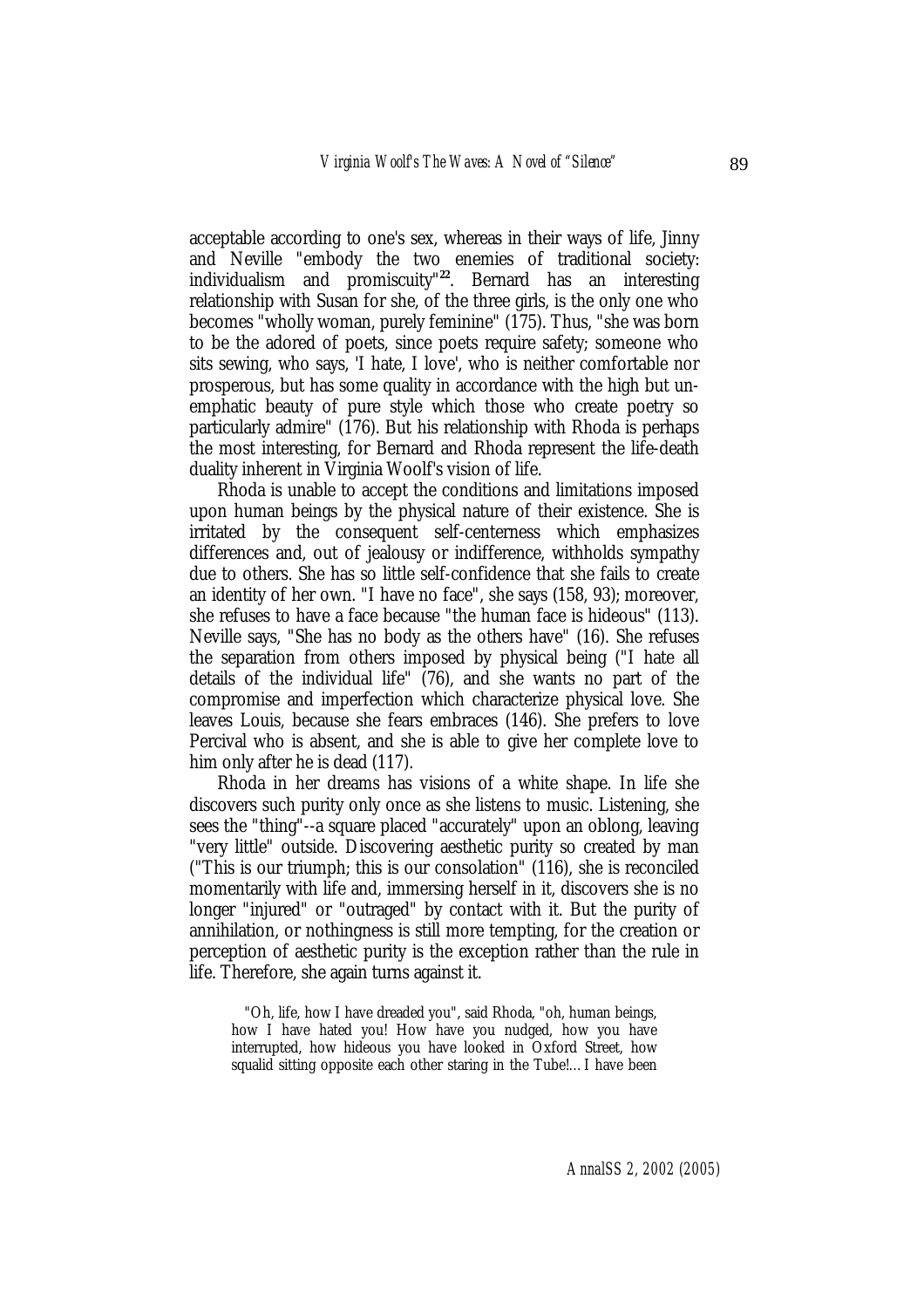stained by you and corrupted. You smelt so unpleasant too… What dissolution of the soul you demanded in order to get through one day, what lies, bowings, scrapings, fluency and servility! How you chained me to one spot, one hour, one chair, and sat yourselves down opposite! How you snatched form me the white spaces that lie between hour and hour and rolled them into dirty pellets and tossed them into the wastepaper basket with your greasy paws. Yet those were my life (145).

Previously, she had yielded to life and remained on the fringe of Nothingness, but now she refuses even this compromise. Like Septimus Smith, she chooses death.

Rhoda wishes "to spread in wider circles of understanding that may at last…embrace the entire world". Having to "go through the antics of the individual" prevents her from grasping the "circumference" of life, the vast bubble which can "be cast off and escape from the here and now" (158-59). Bernard would also like "to indulge impossible desires to embrace the whole world with the arms of understanding--the impossible to those who act". Whereas she wants to sacrifice herself, to be consumed in the sea of Nothingness, he wishes to absorb, to consume all of life into his being. She closes herself off from life; he opens himself to all impressions and sensations. He too experiences moments of peace and happiness in the "sunless territory of non-identity"; "Am I not, as I walk, trembling with strange oscillations and vibrations of sympathy, which, unmoored as I am from a private being, bid me embrace these engrossed flocks; these starers and trippers; these errand-boys and furtive girls who, ignoring their doom, look in at shop-windows?" (82- 3). Yet, despite such moments, he is not satisfied with only the circumference of life; he also seeks the core of life, "a meaning for all my observations" and he knows that the core can be reached, if at all, only by an active study of the particulars. Therefore, replenished by his solitude and passive absorption of life, he chooses to rise again on the wave to mix again with his surroundings:

Oh, to…be active! Anybody will do…The crossing sweeper will do; The postman; the waiter in this French restaurant;…Images breed instantly. I could describe every chair, table, luncher here copiously, freely. My mind hums hither and thither with its veil of words for everything. To speak, about wine even to the waiter, is to bring about an explosion. Up goes the rocket. Its golden grain falls, fertilising, upon the rich soil of my imagination. The entirely unexpected nature of this explosion--that is the joy of intercourse. I, mixed with an

*AnnalSS 2, 2002 (2005)*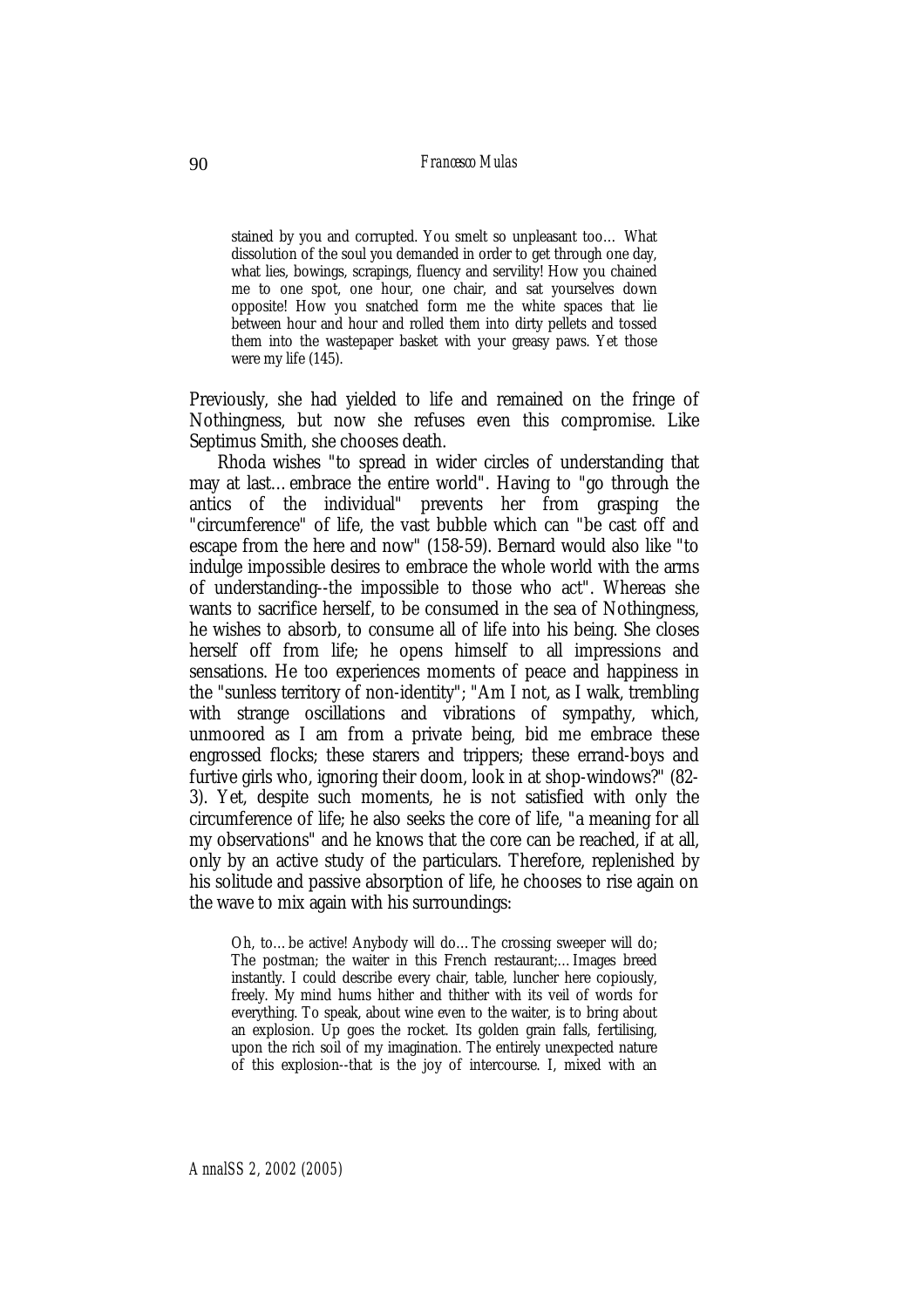unknown Italian waiter--what am I? There si no stability in this world. Who is to say what meaning there is in anything? Who is to foretell the flight of a word? It is a balloon that sails over tree-tops. To speak of knowledge is futile. All is experiment and adventure. We are forever mixing ourselves with unknown quantities. What is to come? I know not (84).

Mixing with life teaches him again that there seems to be no one meaning for all his observations. But the pursuit itself is exciting and rewarding.

Paralleling Rhoda's experience with music after Percival's death is Bernard's experience with paintings in the National Gallery. Percival was a hero, because, being "naturally truthful", he saw everything in its proper relationship to the whole; nothing was exaggerated beyond its importance, hence his stability and calm, his mastery of "the art of living" (111). Bernard recognizes that he fails to perceive the over-all pattern, because he takes an exaggerated interest in one thing after another. Beneath the gardens and madonnas in the paintings, for instance, one must find something nonrepresentational, "unvisual"- the significant form of pattern created by the lines and colors themselves. To see this, one must have, like Percival, "indifference one may almost say…save that he had also compassion" (111). Aesthetic detachment, of which Rhoda was capable, alone is insufficient; the artist must begin with keen and sympathetic sensitivity towards his subject matter--life. Bernard's experience in the National Gallery expands his consciousness of Percival and helps him master the art of life. He gains a certain control and perspective about life; he is no longer willing to vacillate weakly from one thing to another; moreover, he finally realizes that it is the rhythm of life and of prose which matters, not the story or the isolated phrase.

Thus, he increases his understanding of what he discovered at the farewell dinner for Percival: "We are not slaves…We are not sheep…We are creators" (104). As A. D. Moody says, death "is made acceptable by virtue of the creative will which raises a human continuity and civilisation above the brute process of nature" **23** . The value is not in the individual accomplishment, which too is subject to the life-death process, but in the continuity of man's creative will. We are not "raindrops, soon dried by the wind" only because "we come up differently, for ever and ever" (82). This is the form which lies beneath life's complexity; it is the unity among the multiplicity which, having supplemented his sensitivity with Percival's detached sense of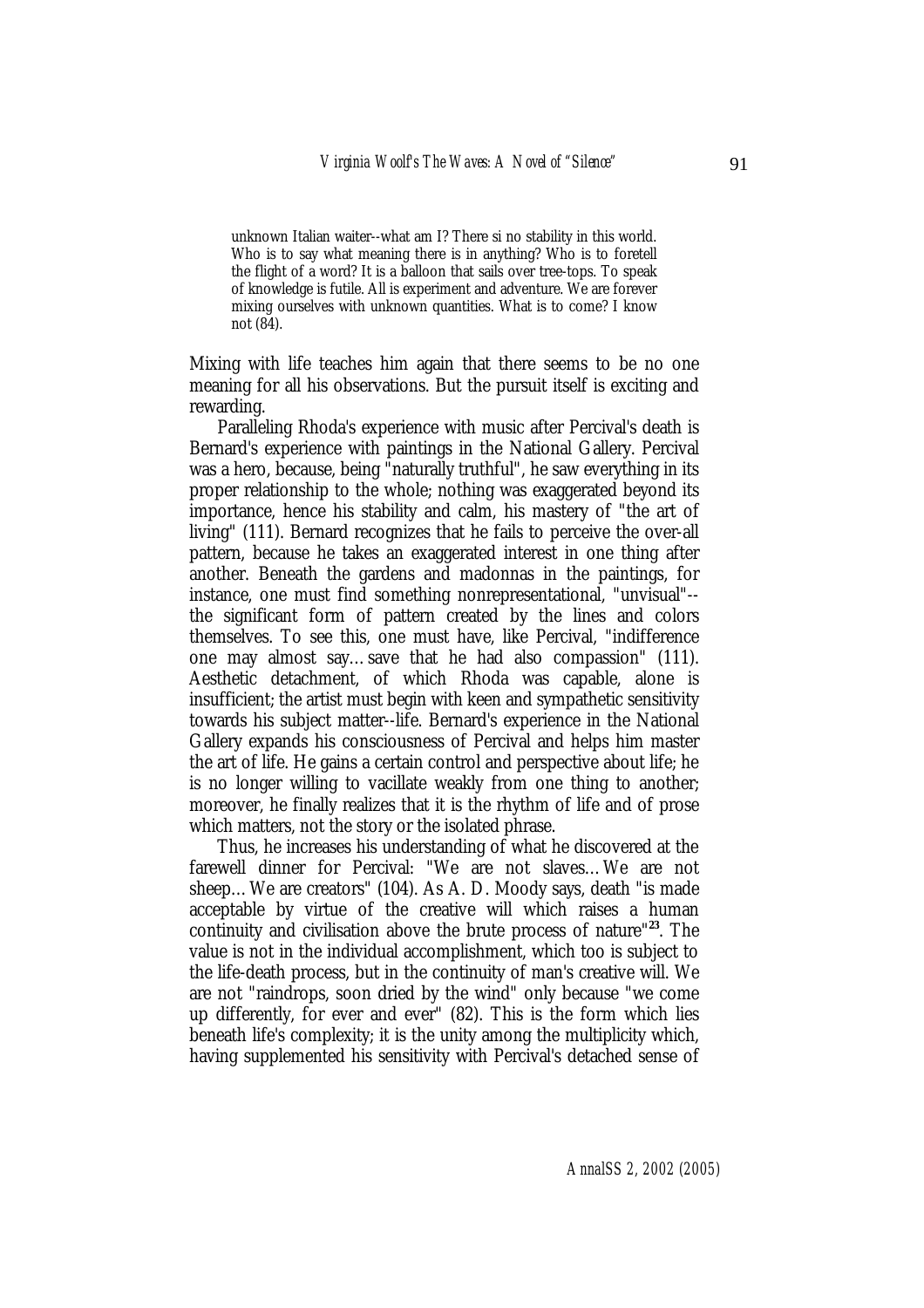the whole, he seizes in his vision of "the eternal renewal" just before he dies.

Notwithstanding Bernard's affirmation of life which at the end wins out over Rhoda's point of view the over-all vision of human existence in *The Waves* is that of Mr., not Mrs. Ramsay. The threat of the void, the sense of isolation are almost always there; The moments of oneness are rare. Also the final passage of the novel in which Bernard rises to defy Death is reminiscent of the lines from Tennyson's poem, "The Charge of the Light Brigade", quoted by Mr. Ramsay in *To the Lighthouse*:

> Stormed at with shot and shell, Boldly they rode and well Into the jaws of Death Into the mouths of hell…**<sup>24</sup>**

Like the attack of the Light Brigade and Percival's final charge, Bernard's assault on Death is courageous but useless: "It is death against whom I ride with my spear couched and my hair flying back like a young man's, like Percival's, when he galloped in India. I strike spurs into my horse. Against you I will fling myself, unvanquished and unyielding, O Death!" (211). Indeed, this final passage provides the moment of vision which illuminates the rest of the novel. It emphasizes the absurd nature of man's existence: like the wave, he rises only to fall. His continuous efforts are admirable; but seen from a detached point of view, they could be ridiculous.

The fact that Bernard never translates his vision into a work of art seems indicative of Virginia Woolf's increasingly pessimistic view of life. In her first novel Terence Hewet wants to write a "novel of silence", and there is some hope that someday he will. In To the Lighthouse Lily Briscoe has her vision and completes her painting. In The Waves Bernard is so overwhelmed by the meaningless, chaotic nature of life that his vision of the whole comes too late in his life for him to transform it into a work of art. His vision of the "fin", his dislike of stories, his interest in the moment, his search for an adequate "design", all suggest a strong similarity between his attitudes and problems and those of Virginia Woolf. The fact that he has more difficulty that Lily Briscoe did in achieving the kind of equilibrium which will enable him to function successfully as an artist suggests that, at least psychologically if not aesthetically, Virginia Woolf is likewise finding it more and more difficult to balance the "shifting"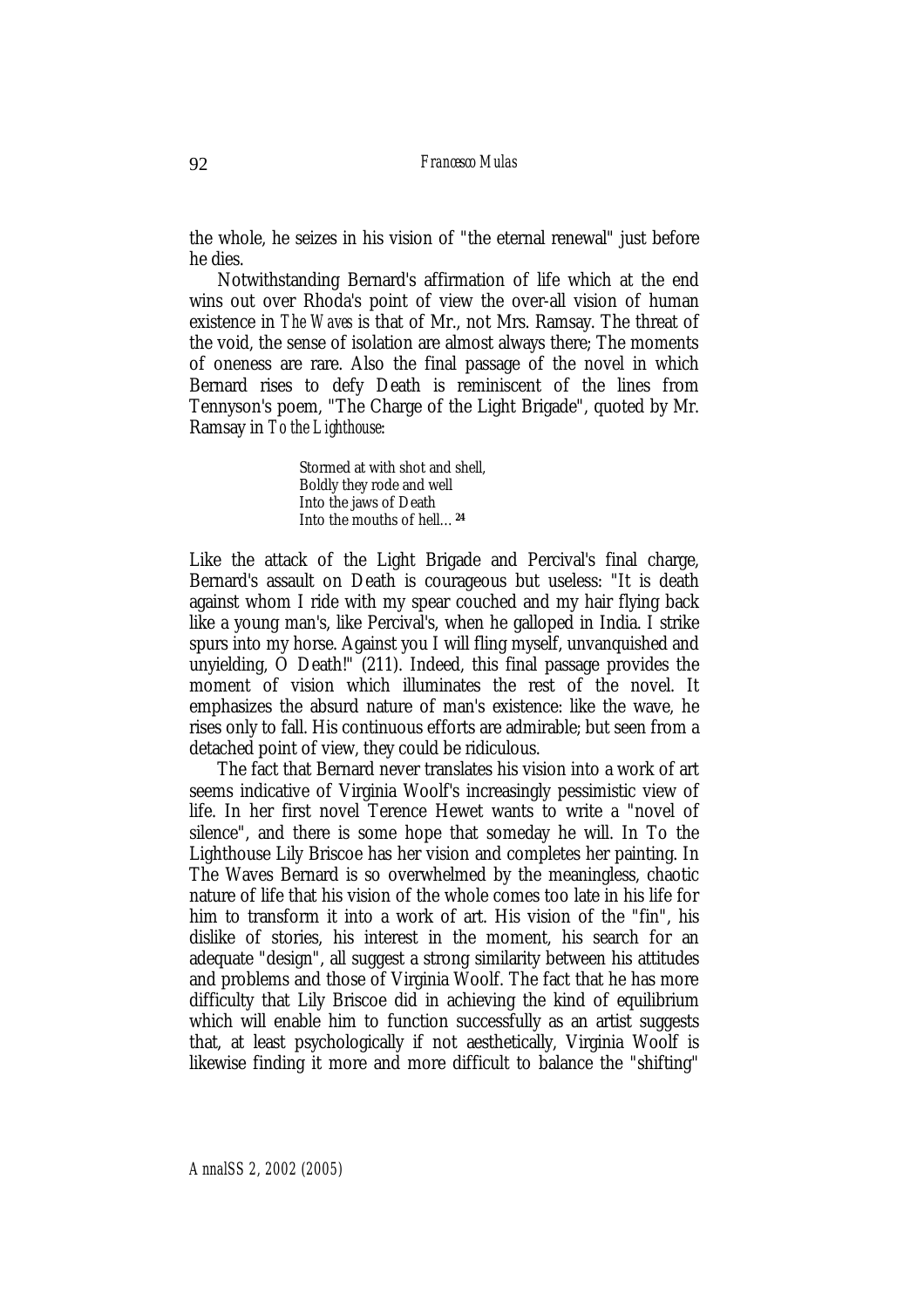with the "solid". Bernard's words might be hers when he says that others seemed to have found "something that stood them instead".

Thus I visited each of my friends in turn, trying, with fumbling fingers, to prise open their licked caskets. I went from one to the other holding my sorrow--no, not my sorrow but the incomprehensible nature of this our life--for their inspection. Some people go to priests; others to poetry; I to my friends, I to my own heart. I too seek among phrases and fragments something unbroken--(189).

Her despair of being able to find "something unbroken" is still more evident, as we shall see, in her last two novels.